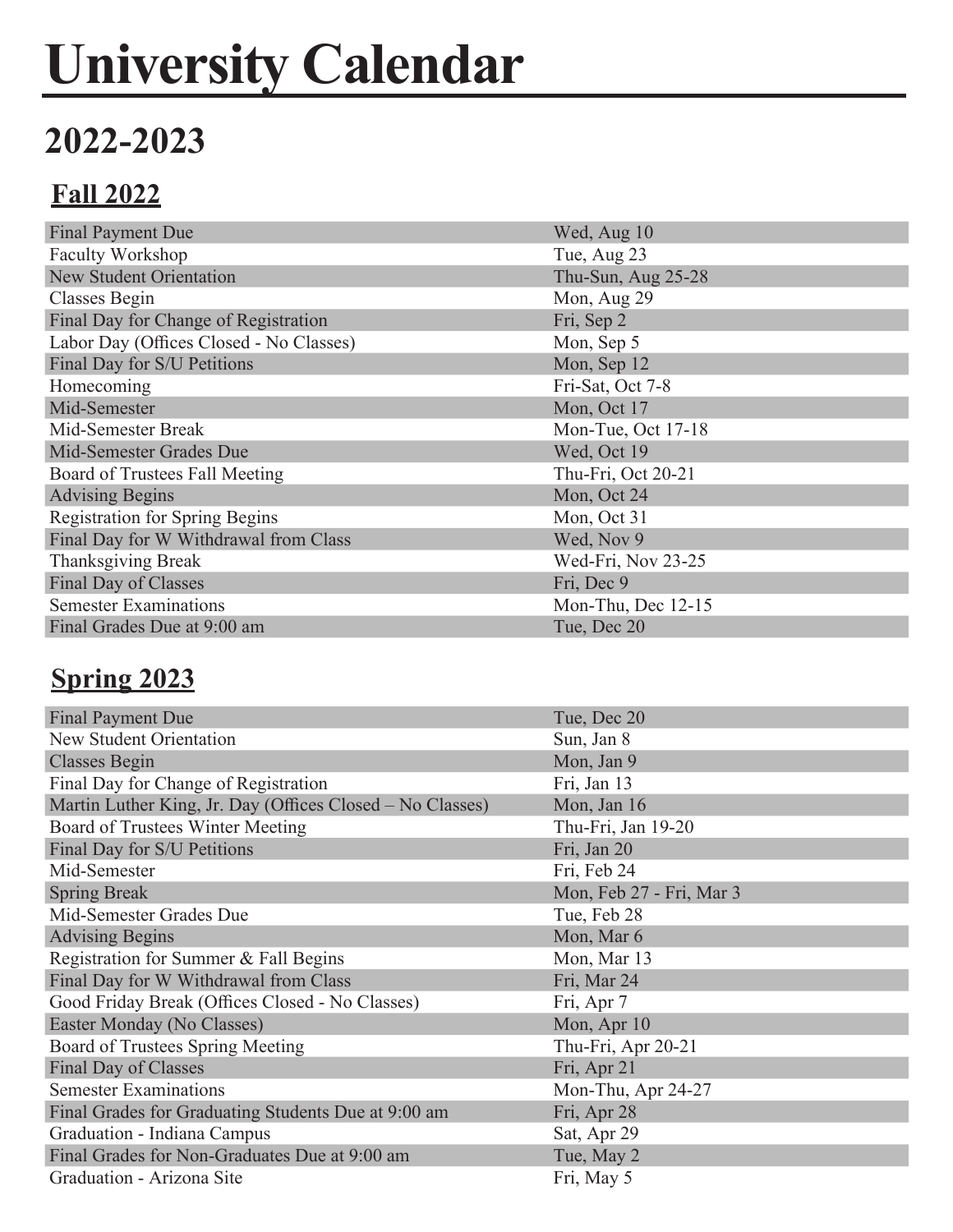#### **Summer 2023**

\*Face-to-face summer class dates are flexible and are scheduled in coordination with the instructor.

| Thu, Apr 20             |
|-------------------------|
| Mon, May 1 - Fri, Aug 4 |
| Mon, May 1              |
| Mon, May 29             |
| Fri, Jun 16             |
| Mon, Jun 19             |
| Tue, Jul 4              |
| Fri, Aug 4              |
| Sat, Aug 12             |
|                         |

# **2023-2024**

### **Fall 2023**

| Final Payment Due                       | Thu, Aug 10        |
|-----------------------------------------|--------------------|
| Faculty Workshop                        | Tue, Aug 22        |
| <b>New Student Orientation</b>          | Thu-Sun, Aug 24-27 |
| Classes Begin                           | Mon, Aug 28        |
| Final Day for Change of Registration    | Fri, Sep 1         |
| Labor Day (Offices Closed - No Classes) | Mon, Sep 4         |
| Final Day for S/U Petitions             | Mon, Sep 11        |
| Homecoming                              | Fri-Sat, Oct 6-7   |
| Mid-Semester                            | Mon, Oct 16        |
| Mid-Semester Break                      | Mon-Tue, Oct 16-17 |
| Mid-Semester Grades Due                 | Wed, Oct 18        |
| Board of Trustees Fall Meeting          | Thu-Fri, Oct 19-20 |
| <b>Advising Begins</b>                  | Mon, Oct 23        |
| <b>Registration for Spring Begins</b>   | Mon, Oct 30        |
| Final Day for W Withdrawal from Class   | Wed, Nov 8         |
| Thanksgiving Break                      | Wed-Fri, Nov 22-24 |
| Final Day of Classes                    | Fri, Dec 8         |
| <b>Semester Examinations</b>            | Mon-Thu, Dec 11-14 |
| Final Grades Due at 9:00 am             | Tue, Dec 19        |

## **Spring 2024**

| <b>Final Payment Due</b>                                  | Wed, Dec 20              |
|-----------------------------------------------------------|--------------------------|
| New Student Orientation                                   | Sun, Jan 7               |
| <b>Classes Begin</b>                                      | Mon, Jan 8               |
| Final Day for Change of Registration                      | Fri, Jan 12              |
| Martin Luther King, Jr. Day (Offices Closed – No Classes) | Mon, Jan 15              |
| Board of Trustees Winter Meeting                          | Thu-Fri, Jan 18-19       |
| Final Day for S/U Petitions                               | Fri, Jan 19              |
| Mid-Semester                                              | Fri, Feb 23              |
| <b>Spring Break</b>                                       | Mon, Feb 26 - Fri, Mar 1 |
| Mid-Semester Grades Due                                   | Tue, Feb 27              |
| <b>Advising Begins</b>                                    | Mon, Mar 4               |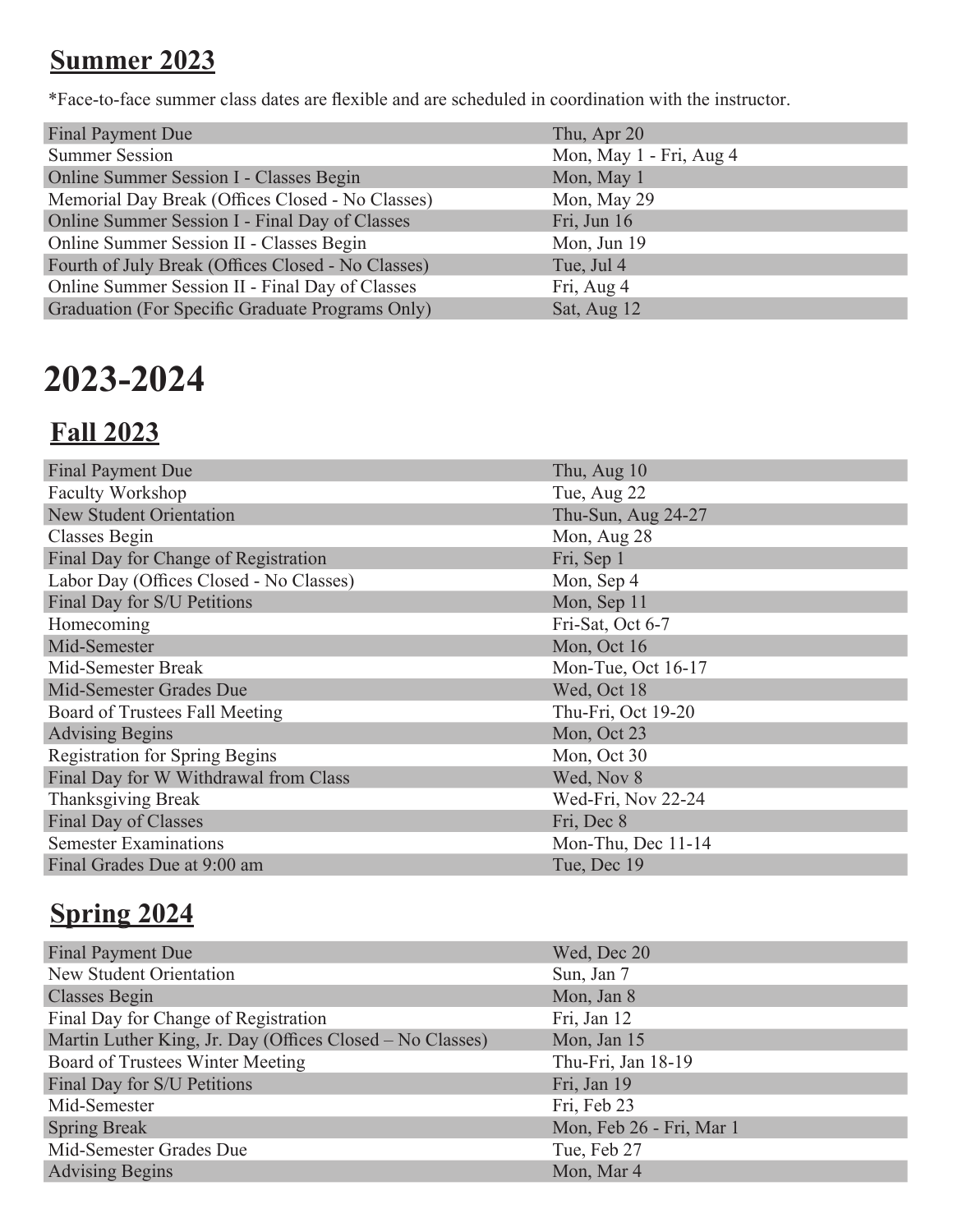| Registration for Summer & Fall Begins               | Mon, Mar 11        |
|-----------------------------------------------------|--------------------|
| Final Day for W Withdrawal from Class               | Fri, Mar 22        |
| Good Friday Break (Offices Closed - No Classes)     | Fri, Mar 29        |
| Easter Monday (No Classes)                          | Mon, Apr 1         |
| Board of Trustees Spring Meeting                    | Thu-Fri, Apr 18-19 |
| Final Day of Classes                                | Fri, Apr 19        |
| <b>Semester Examinations</b>                        | Mon-Thu, Apr 22-25 |
| Final Grades for Graduating Students Due at 9:00 am | Fri, Apr 26        |
| Graduation - Indiana Campus                         | Sat, Apr 27        |
| Final Grades for Non-Graduates Due at 9:00 am       | Tue, Apr 30        |
| Graduation - Arizona Site                           | Fri, May 3         |

### **Summer 2024**

\*Face-to-face summer class dates are flexible and are scheduled in coordination with the instructor.

| <b>Final Payment Due</b>                           | Sat, Apr 20              |
|----------------------------------------------------|--------------------------|
| <b>Summer Session</b>                              | Mon, Apr 29 - Fri, Aug 2 |
| Online Summer Session I - Classes Begin            | Mon, Apr 29              |
| Memorial Day Break (Offices Closed - No Classes)   | Mon, May 27              |
| Online Summer Session I - Final Day of Classes     | Fri, Jun 14              |
| Online Summer Session II - Classes Begin           | Mon, Jun 17              |
| Fourth of July Break (Offices Closed - No Classes) | Thu, Jul 4               |
| Online Summer Session II - Final Day of Classes    | Fri, Aug 2               |
| Graduation (For Specific Graduate Programs Only)   | Sat, Aug 17              |
|                                                    |                          |

# **2024-2025**

### **Fall 2024**

| <b>Final Payment Due</b>                | Sat, Aug 10        |
|-----------------------------------------|--------------------|
| Faculty Workshop                        | Tue, Aug 20        |
| <b>New Student Orientation</b>          | Thu-Sun, Aug 22-25 |
| Classes Begin                           | Mon, Aug 26        |
| Final Day for Change of Registration    | Fri, Aug 30        |
| Labor Day (Offices Closed - No Classes) | Mon, Sep 2         |
| Final Day for S/U Petitions             | Mon, Sep 9         |
| Homecoming                              | Fri-Sat, Oct 4-5   |
| Mid-Semester                            | Mon, Oct 14        |
| Mid-Semester Break                      | Mon-Tue, Oct 14-15 |
| Mid-Semester Grades Due                 | Wed, Oct 16        |
| Board of Trustees Fall Meeting          | Thu-Fri, Oct 17-18 |
| <b>Advising Begins</b>                  | Mon, Oct 21        |
| <b>Registration for Spring Begins</b>   | Mon, Oct 28        |
| Final Day for W Withdrawal from Class   | Wed, Nov 6         |
| Thanksgiving Break                      | Wed-Fri, Nov 27-29 |
| Final Day of Classes                    | Fri, Dec 6         |
| <b>Semester Examinations</b>            | Mon-Thu, Dec 9-12  |
| Final Grades Due at 9:00 am             | Tue, Dec 17        |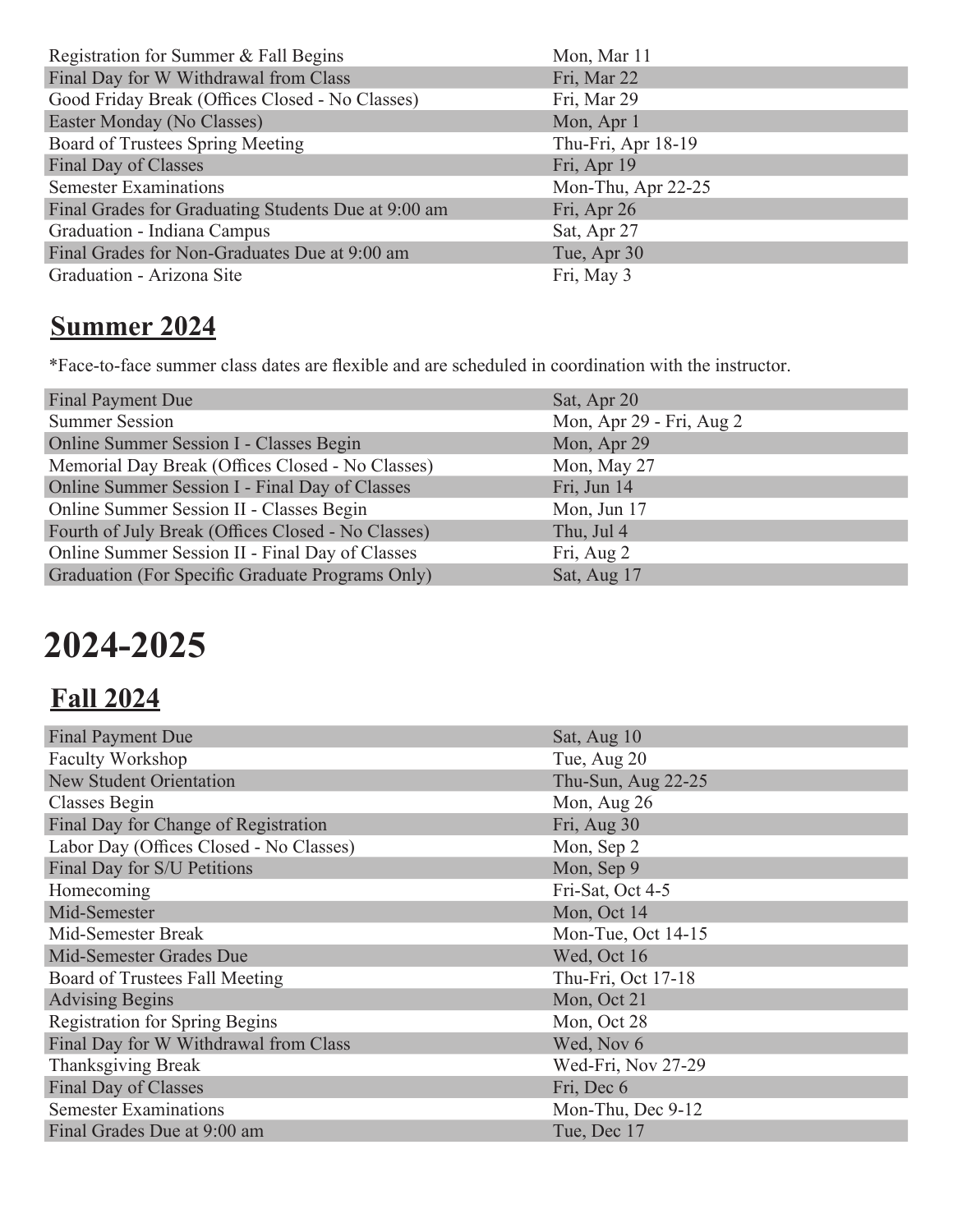### **Spring 2025**

| <b>Final Payment Due</b>                                  | Fri, Dec 20              |
|-----------------------------------------------------------|--------------------------|
| New Student Orientation                                   | Sun, Jan 12              |
| <b>Classes Begin</b>                                      | Mon, Jan 13              |
| Board of Trustees Winter Meeting                          | Thu-Fri, Jan 16-17       |
| Final Day for Change of Registration                      | Fri, Jan 17              |
| Martin Luther King, Jr. Day (Offices Closed – No Classes) | Mon, Jan 20              |
| Final Day for S/U Petitions                               | Fri, Jan 24              |
| Mid-Semester                                              | Fri, Feb 28              |
| <b>Spring Break</b>                                       | Mon-Fri, Mar 3-7         |
| Mid-Semester Grades Due                                   | Tue, Mar 4               |
| <b>Advising Begins</b>                                    | Mon, Mar 10              |
| Registration for Summer & Fall Begins                     | Mon, Mar 17              |
| Final Day for W Withdrawal from Class                     | Fri, Mar 28              |
| Good Friday Break (Offices Closed - No Classes)           | Fri, Apr 18              |
| Easter Monday (No Classes)                                | Mon, Apr 21              |
| Board of Trustees Spring Meeting                          | Thu-Fri, Apr 24-25       |
| Final Day of Classes                                      | Fri, Apr 25              |
| <b>Semester Examinations</b>                              | Mon, Apr 28 - Thu, May 1 |
| Final Grades for Graduating Students Due at 9:00 am       | Fri, May 2               |
| Graduation - Indiana Campus                               | Sat, May 3               |
| Final Grades for Non-Graduates Due at 9:00 am             | Tue, May 6               |
| Graduation - Arizona Site                                 | Fri, May 9               |

#### **Summer 2025**

\*Face-to-face summer class dates are flexible and are scheduled in coordination with the instructor.

| Final Payment Due                                  | Sun, Apr 20             |
|----------------------------------------------------|-------------------------|
| <b>Summer Session</b>                              | Mon, May 5 - Fri, Aug 8 |
| Online Summer Session I - Classes Begin            | Mon, May 5              |
| Memorial Day Break (Offices Closed - No Classes)   | Mon, May 26             |
| Online Summer Session I - Final Day of Classes     | Fri, Jun 20             |
| Online Summer Session II - Classes Begin           | Mon, Jun 23             |
| Fourth of July Break (Offices Closed - No Classes) | Fri, Jul 4              |
| Online Summer Session II - Final Day of Classes    | Fri, Aug 8              |
| Graduation (For Specific Graduate Programs Only)   | Sat, Aug 16             |

# **2025-2026**

### **Fall 2025**

| Final Payment Due                       | Sun, Aug $10$      |
|-----------------------------------------|--------------------|
| <b>Faculty Workshop</b>                 | Tue, Aug 19        |
| <b>New Student Orientation</b>          | Thu-Sun, Aug 21-24 |
| Classes Begin                           | Mon, Aug 25        |
| Final Day for Change of Registration    | Fri, Aug 29        |
| Labor Day (Offices Closed - No Classes) | Mon, Sep 1         |
| Final Day for S/U Petitions             | Mon, Sep 8         |